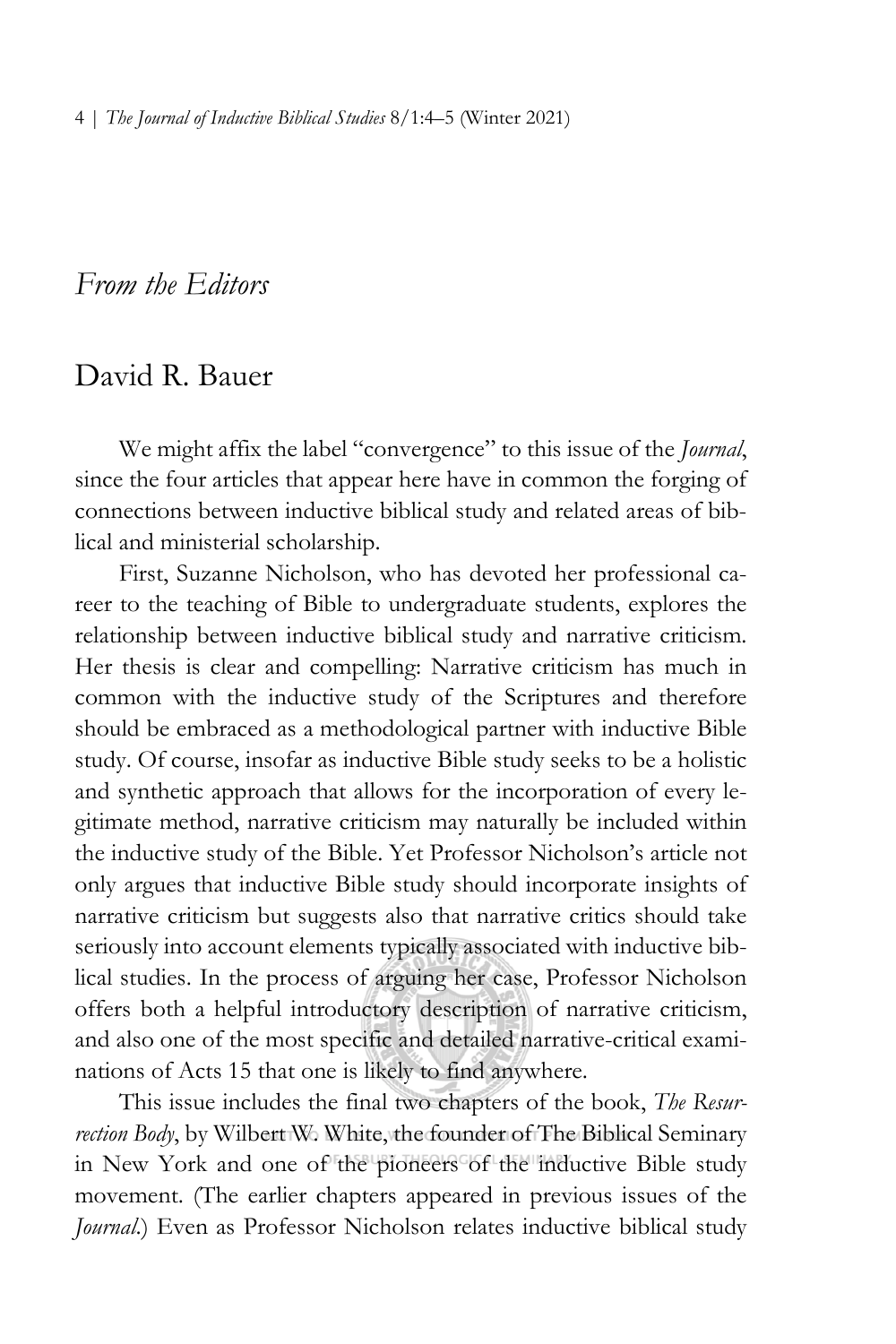to narrative criticism, so Dr. White employs an inductive study of the Bible, and particularly the New Testament, to address the historicalcritical issue of the credibility of the bodily resurrection of Jesus. Dr. White argues against Professor Adolf von Harnack's separation of the Easter message from the Easter faith. Many have followed Professor Harnack in insisting that while Christians must affirm the Easter faith that Jesus is alive, they cannot with intellectual honesty accept the Christian message that Jesus was actually raised from the dead and appeared in bodily form. Professor White demonstrates from a careful analysis of relevant texts that the earliest Church believed that Jesus was thus raised and that the structure of the New Testament witness requires that the Easter faith be based upon the Easter message and cannot exist without it. He insists that when we take seriously the testimonial evidence, we will find that it is more reasonable to accept this Easter message than to reject it. Thus, Professor White employs inductive study to understand the New Testament claims (interpretation) and to assess their validity and significance (evaluation and application).

Finally, Dorothy Jean Weaver, Emerita Professor of New Testament at Eastern Mennonite Seminary, contributes an article in the series, "From Inductive Study to Proclamation." This series recalls that the earliest Christian commentary on the Scriptures was for the most part preaching, or sermons, and thus demonstrates how the preaching task itself has a unique capacity to illumine the meaning of biblical passages as well as relate the message of these passages directly to the concerns and needs of congregations. Professor Weaver "pulls back the curtain" of her own analysis of and reflections upon Luke 10:38– 42, in which she emphasizes that the interpretation of this passage is unlocked especially by considering its role within its broader-book context and demonstrates that attention to the proclamatory potential of this passage can actually illumines aspects of the meaning of this text. She presents the homiletic results of her work in a fresh and insightful sermon, which compellingly challenges the typical way this familiar passage that portrays the sisters Mary and Martha has been understood and applied.